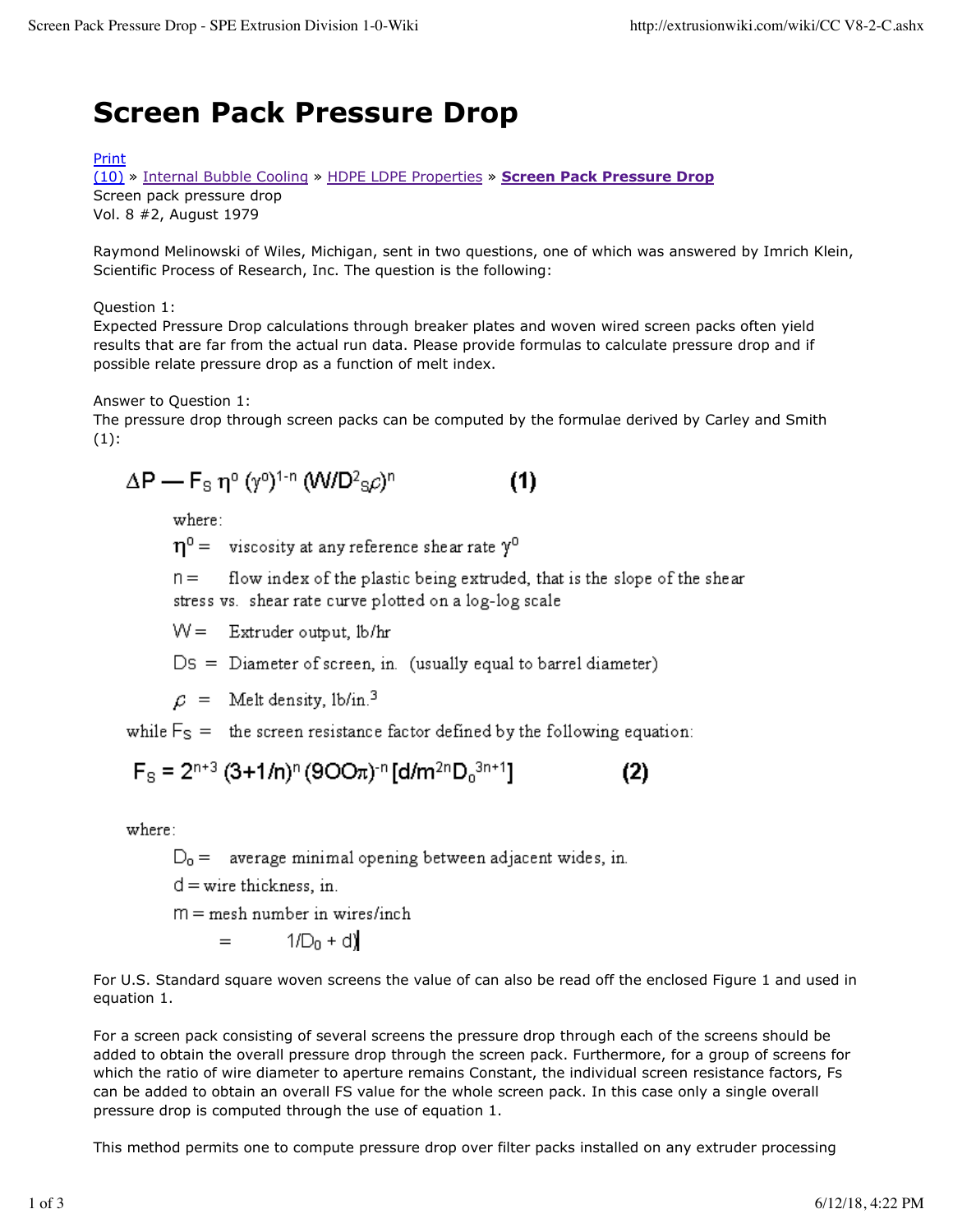any plastic with known flow properties, that is viscosity as a function of shear rate and temperature. Melt index, of course, is not an adequate measure of material viscosity as it represents a viscosity value only at a single temperature and a single, very low shear rate.

References: I. Carley, I. F. and Smith, W. C., Polymer Engineering & Science, 18, 408 (1976)



Fig. z. Screen-resistance factor, FS, for U.S. standard (2) square-woven screens from 10 to 400 mesh, a fourdrinier woven screen and three twilled-dutch woven screens. While the resistance factor generally increases with increasing mesh number (wires/in.), the increase is not steady and interpolation may not be reliable. Some Tyler mesh numbers differ from U.S. standard for the same screen dimensions and must be converted to US. before entering this plot. The same is true for metrically designated screens.

Letters to the Editor We thank Dr. J. F. Carley, Lawrence Livermore Laboratory for the following comments on Dr. Imrich Klein's August 1979 Newsletter discussion of screen pack design.

Hopefully this letter will inspire others to write a letter to the Editor on other subjects.

Jim Carley's unedited letter is as follows:

May I make a couple of amendments to Imrich's answer to the question on screen pack design in the August issue?

First, the designation of mesh number should have read:  $m = 1/(Do + d)$ . Most readers probably worked this out for themselves.

Second, Imrich said that the Addition of FS value for individual screens is restricted to a "group of screens for which the ratio of wire diameter to aperture remains constant." Not so, though for the standard screens whose FS values were plotted in Figure 1 that condition is pretty closely adhered to. Actually, the only requirements for adding FS values are (1) that all the screens be of the same diameter and (2) that the same flow pass through all. Imrich may have come to his thought because the standard-state viscosity and shear rate are in the pressure-drop equation (eq. 1 of his article). But they are standard-state numbers, not actual shear rate and viscosity in the screen, and are therefore not influenced by screen dimensions. The